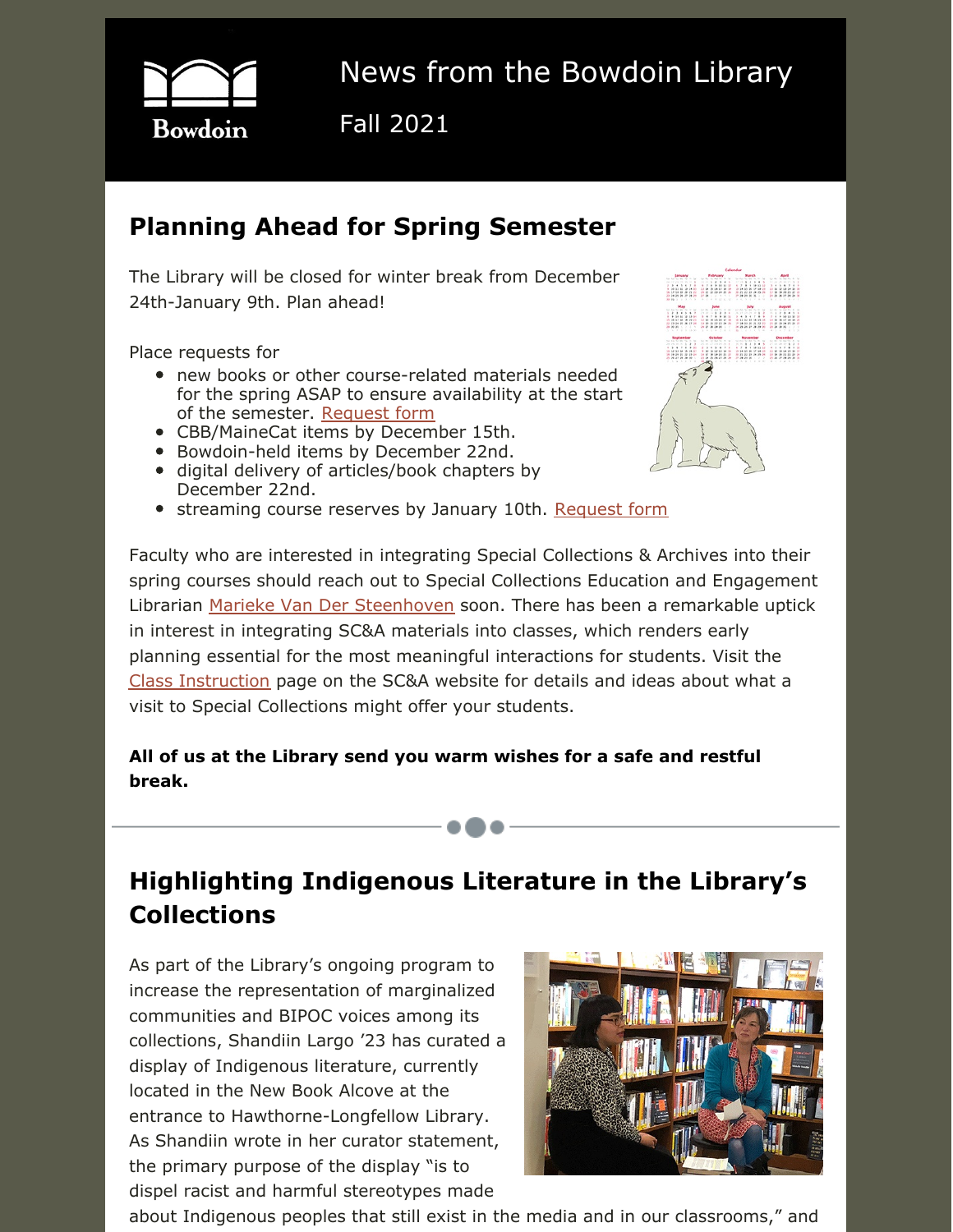it "showcases the complicated history between Indigenous populations and settler colonial powers in the United States, Canada, New Zealand, Hawai'i, Russia, and Australia, and includes works from the late 1960s to today."

 Stop by H-L Library to read Shandiin's full curator statement and scan the titles she selected, view the [conversation](https://www.facebook.com/BowdoinLibrary/videos/302841714842794) Shandiin had with Carmen Greenlee, Humanities and Media Librarian, at an event held on November 10th, or read more about Shandiin in the **[Bowdoin](https://www.bowdoin.edu/news/2021/11/library-launches-student-curated-book-display-highlighting-indigenous-literature.html) News**.



 Special Collections & Archives has just launched a new newsy newsletter, *O'Pine*, featuring stories about their unique collections and some of the many ways students, scholars, faculty, and staff are engaging with them. If you missed the first issue, you can read it [here](https://library.bowdoin.edu/arch/about-us/opine/). Intrigued? Join the newsletter's [mailing](https://lp.constantcontactpages.com/su/o5VkTFy/opine?source_id=5444e215-eb31-4b98-8c6f-7140fad83f53&source_type=em&c=&source_id=359d36b5-7172-49d5-8805-63b0d66e9fc5&source_type=em&c=) list to receive future installments.

### **New Podcasting Studio**

-------------•••-------------

 Looking for dynamic ways to engage and collaborate with students on their writing, presentation, and discussion skills? Staff members in Academic Technology & Consulting have created a new podcasting studio in Hawthorne-Longfellow Library's Media [Commons](https://library.bowdoin.edu/media-commons/)! This new [studio](https://bowdoin.libcal.com/space/99454) is outfitted for podcast production and



 professional video and audio editing, enhancing the capabilities of the Media Commons' suite of audio and video [production](https://library.bowdoin.edu/media-commons/rooms.shtml) studios. For more information, including training and support, contact Academic [Technology](mailto:ckelley@bowdoin.edu) Consultant Colin Kelley.

#### **New Noteworthy Resources**

 The Library's collection of continues to expand with two recent additions. Wenewspaper resources

-------------•••-------------

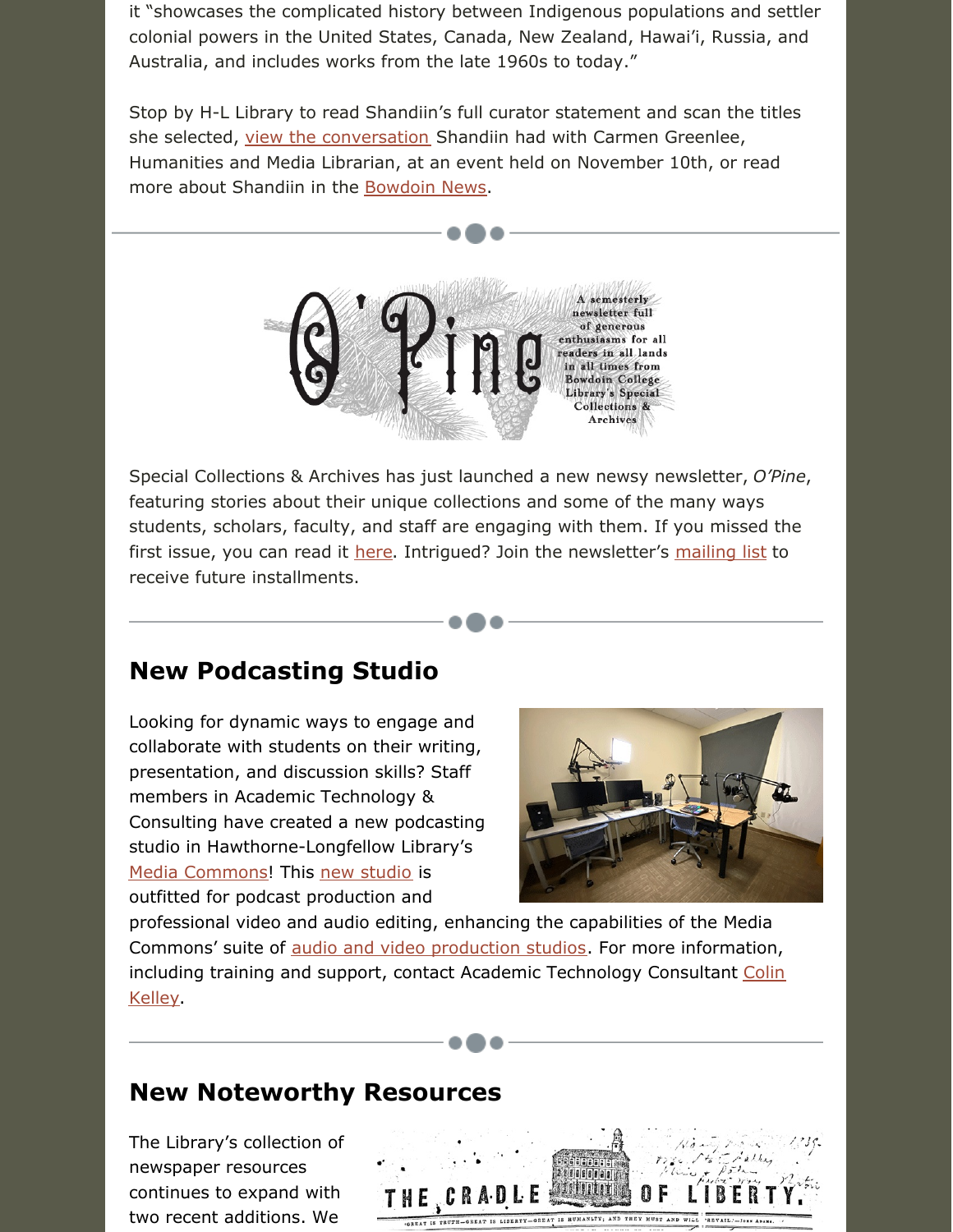#### have signed on to a

----------•••----------

subscription of [PressReader](https://library.bowdoin.edu/erl/ip/pressreader.cgi), which provides access to 7,000+ current newspapers and magazines from around the world in over 60 languages. Browse by category; search, listen to, and translate content; create collections; monitor the latest articles on a specific issue; and download issues for offline reading. PressReader also offers an accessibility mode that meets accessibility standards (WCAG 2.1), with keyboard navigation, font enhancement, text-to- speech compatibility, and more. In addition, we have purchased the database Early American [Newspapers,](http://library.bowdoin.edu/erl/ip/earlyamernews.cgi) 1825-1879: Racial Awakening in the [Northeast.](http://library.bowdoin.edu/erl/ip/earlyamernews.cgi) This collection provides access to the contents of more than 100 newspapers printed in New England in the decades leading up to and following the Civil War, during a period when they played a pivotal role in shaping the national discourse around slavery and civil rights.

 Our film resources have been enhanced recently with subscriptions to two streaming services: Digital [Theatre+](https://library.bowdoin.edu/erl/ip/digital-theatre-plus.cgi) includes hundreds of full-length productions from Shakespeare to contemporary plays, along with cast and crew interviews, production documentaries, lectures, and teaching guides; and our subscription to *[medici.tv](https://library.bowdoin.edu/erl/ip/medici-tv.cgi)* now includes the Medici Jazz collection, currently comprising over 300 concerts and documentaries of legendary performers as well as new artists. We are also pleased to have acquired a collection of over 200 DVDs of Korean and Philippine films and anime series, which significantly strengthens the Library's support for classes in East Asian cinema, culture, history, and language. For more [information,](mailto:cgreenle@bowdoin.edu) contact Humanities and Media Librarian, Carmen Greenlee.

## **On View in Hawthorne-Longfellow Library**

 To coincide with the ongoing, yearlong celebration of 50 years of coeducation at Bowdoin, we have extended our Fall 2021 exhibition through June 2022. *A Men's College with Women? Over 50 Years of Women's [Leadership](https://sca.bowdoin.edu/women-at-bowdoin) and Education at Bowdoin College*, curated by Katie Reid '23, details the history of women at Bowdoin before and after the implementation of



 coeducation.The exhibition celebrates the accomplishments of Bowdoin women as they fought for their place at a men's only college. Learn about the women who were here before 1971, the transition to coeducation, and the pioneers who led Bowdoin into a new era.

Hawthorne-Longfellow Library, 2<sup>nd</sup> floor

-----------•••-----------

 Forthcoming exhibitions will explore Maine-based Two Ponds Press (Fall 2022) and the 50<sup>th</sup> anniversary of Environmental Studies at Bowdoin (Spring 2023).